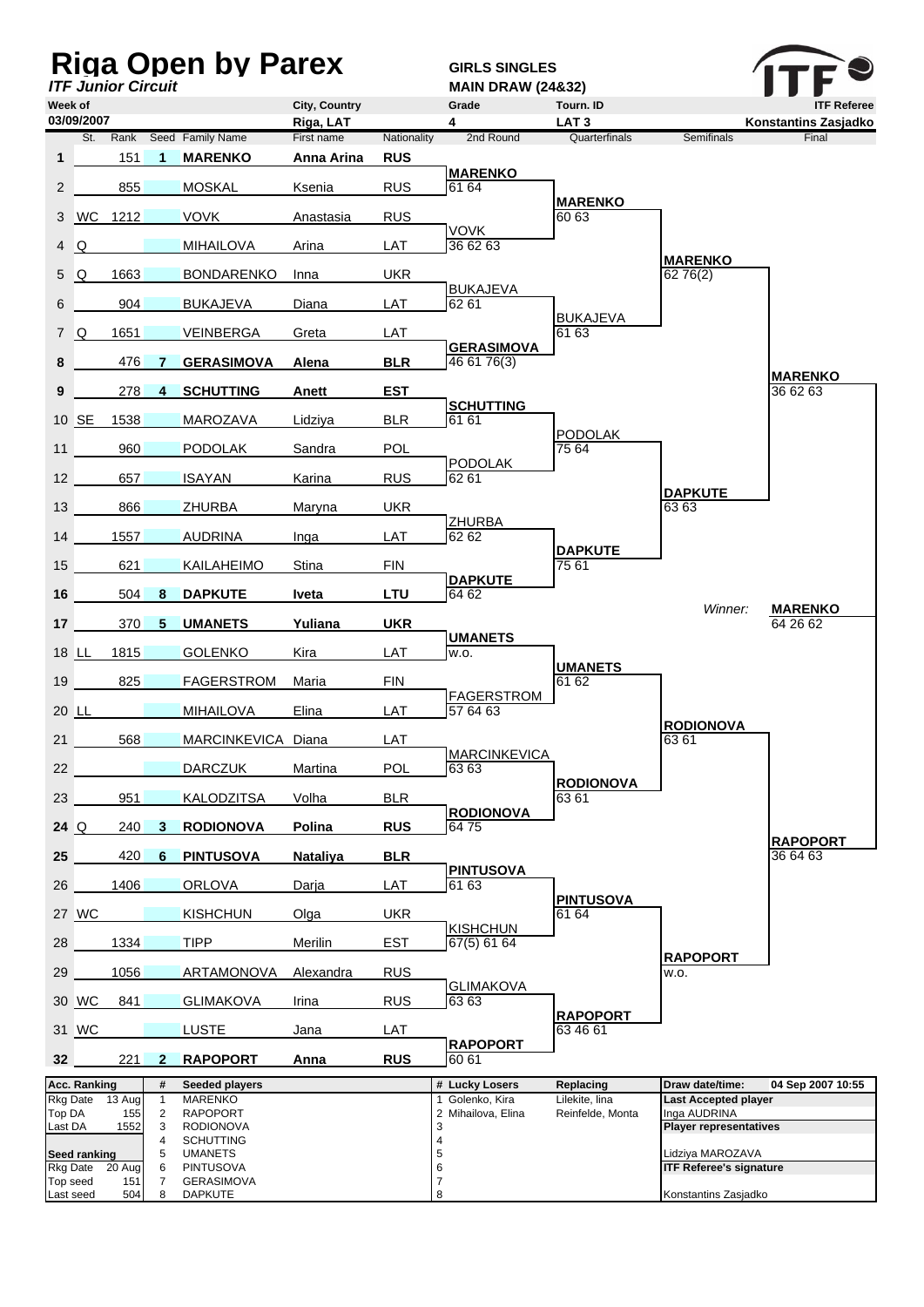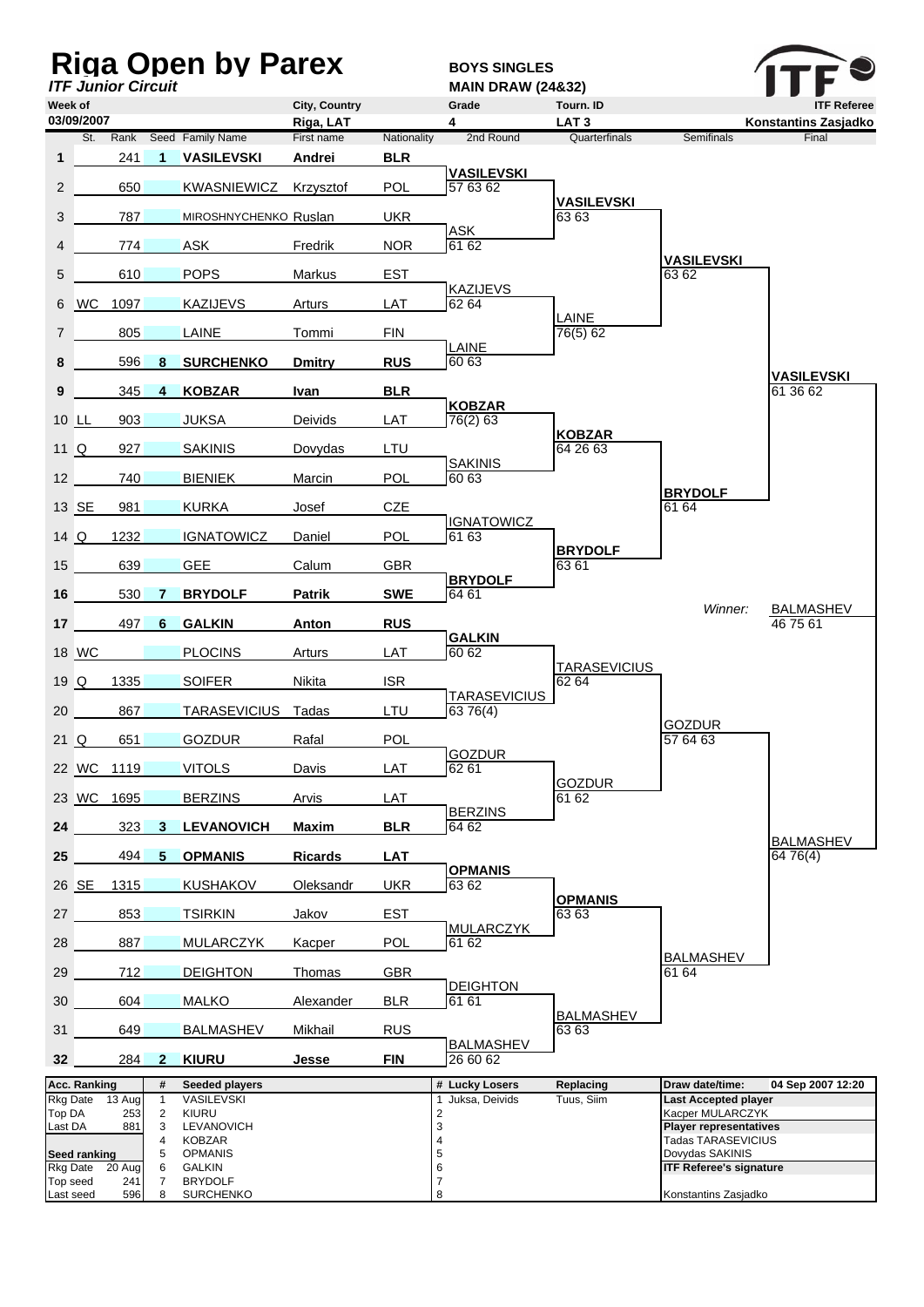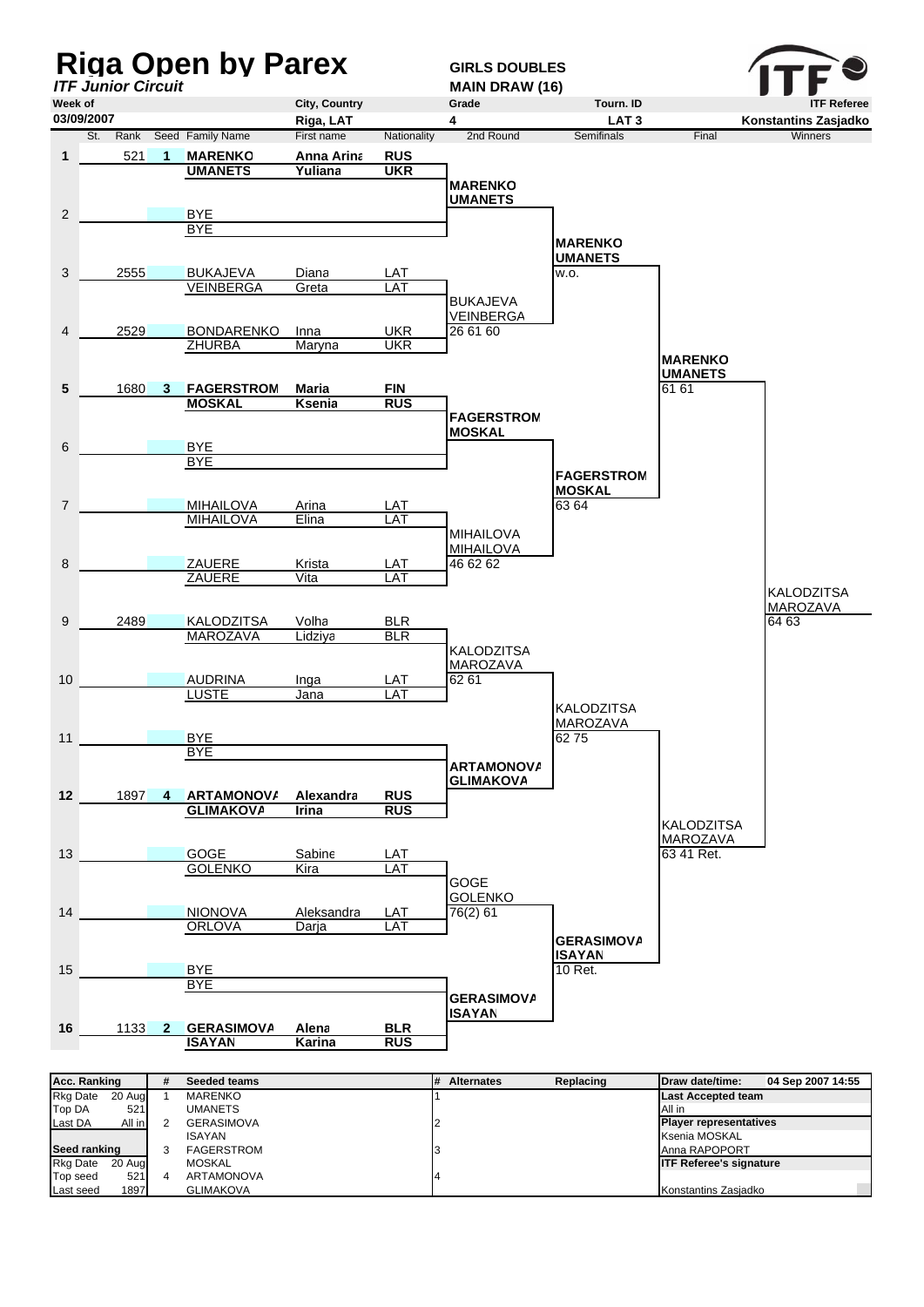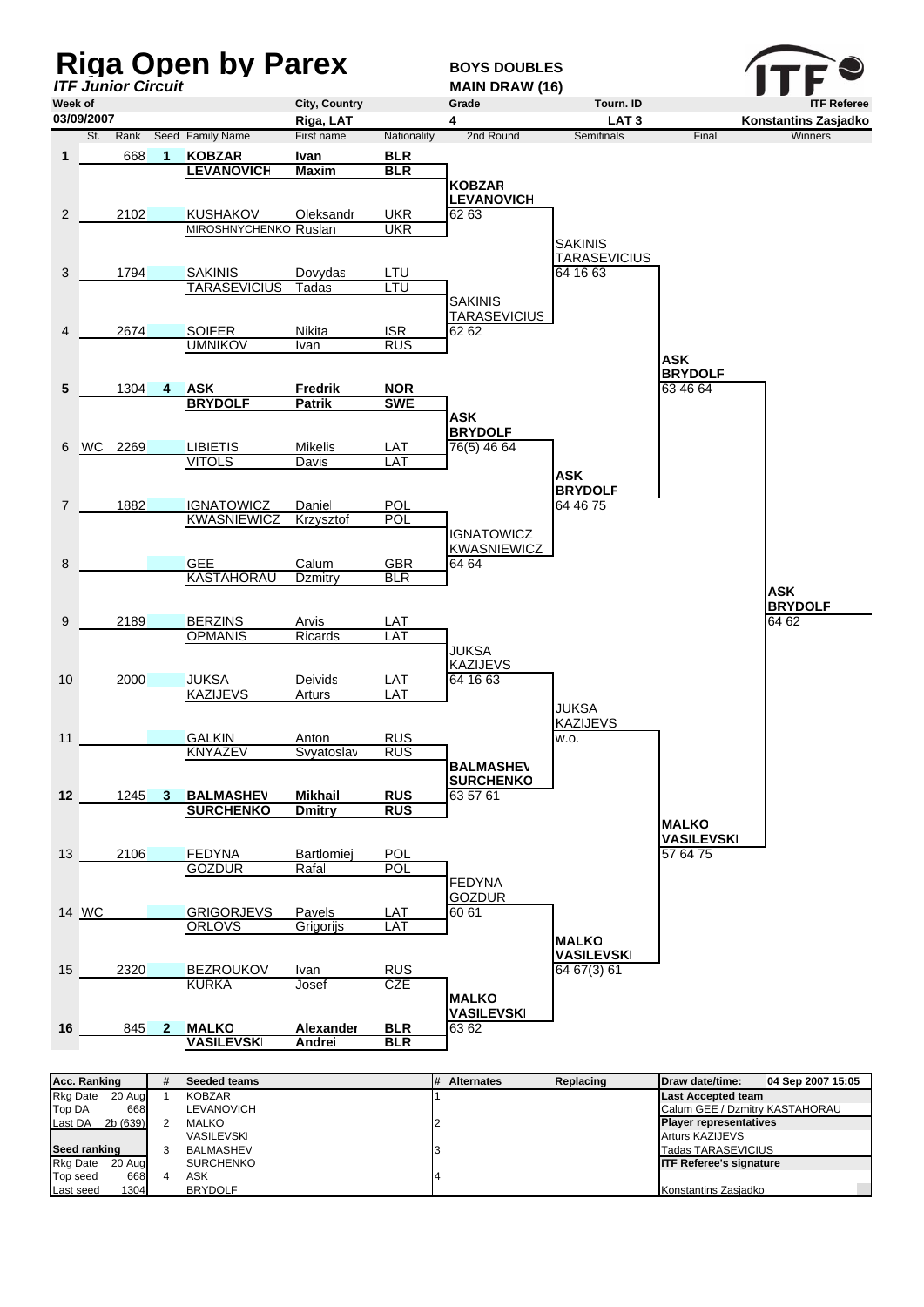| <b>Riga Open by Parex</b><br><b>ITF Junior Circuit</b> |                     |                                        |                     |                                               |                            |                           | <b>GIRLS SINGLES</b><br><b>QUALIFYING DRAW (32)</b> |                               |                                                              |
|--------------------------------------------------------|---------------------|----------------------------------------|---------------------|-----------------------------------------------|----------------------------|---------------------------|-----------------------------------------------------|-------------------------------|--------------------------------------------------------------|
| Week of<br>03/09/2007                                  |                     |                                        |                     |                                               | City, Country<br>Riga, LAT |                           | Grade<br>4                                          | Tourn. ID<br>LAT <sub>3</sub> | <b>ITF Referee</b><br>Konstantins Zasjadko                   |
|                                                        | 1 WC                | 240                                    | $\overline{1}$      | St. Rank Seed Family Name<br><b>RODIONOVA</b> | First name<br>Polina       | Nationality<br><b>RUS</b> | 2nd Round                                           | Finals                        | Qualifiers                                                   |
|                                                        |                     |                                        |                     |                                               |                            |                           | <b>RODIONOVA</b>                                    |                               |                                                              |
| $2^{\circ}$                                            |                     |                                        |                     | BYE.                                          |                            |                           |                                                     | <b>RODIONOVA</b>              |                                                              |
| 3                                                      |                     |                                        |                     | <b>LYSOVA</b>                                 | Natalia                    | <b>FIN</b>                | <b>LYSOVA</b>                                       | 60 64                         |                                                              |
| 4                                                      |                     |                                        |                     | MARDARENKO                                    | Sabine                     | LAT                       | 64 61                                               |                               | <b>RODIONOVA</b>                                             |
| 5                                                      |                     |                                        |                     | <b>KLAVAN</b>                                 | Diana                      | <b>EST</b>                | <b>RUNCA</b>                                        |                               | 36 64 62                                                     |
| 6                                                      |                     |                                        |                     | <b>RUNCA</b>                                  | Adrija                     | LAT                       | 61 61                                               | <b>MIHAILOVA Elina</b>        |                                                              |
| $\overline{7}$                                         |                     |                                        |                     | <b>MIHAILOVA</b>                              | Elina                      | LAT                       | MIHAILOVA Elina                                     | 62 61                         |                                                              |
| 8                                                      |                     |                                        |                     | <b>ADELSON</b>                                | Dana                       | <b>ISR</b>                | 62 61                                               |                               |                                                              |
| 9                                                      |                     | $1651$ 2                               |                     | <b>VEINBERGA</b>                              | Greta                      | <b>LAT</b>                | <b>VEINBERGA</b>                                    |                               |                                                              |
| 10                                                     |                     |                                        |                     | <b>BYE</b>                                    |                            |                           |                                                     | <b>VEINBERGA</b>              |                                                              |
| 11                                                     |                     | <b><i>Contract Contract States</i></b> |                     | <b>BYE</b>                                    |                            |                           |                                                     | 60 62                         |                                                              |
| 12                                                     |                     | <b>Contract Contract Contract</b>      |                     | <b>KOROLOVA</b>                               | Julija                     | LAT                       | <b>KOROLOVA</b>                                     |                               |                                                              |
| 13 <sup>2</sup>                                        |                     | <u>a sa sala</u>                       |                     | <b>GOGE</b>                                   | Sabine                     | LAT                       |                                                     |                               | <b>VEINBERGA</b><br>36 76(5) 60                              |
| 14                                                     |                     |                                        |                     | <b>PILVE</b>                                  | <b>Mariliis</b>            | <b>EST</b>                | GOGE<br>60 60                                       |                               |                                                              |
| 15                                                     |                     |                                        |                     | <b>BYE</b>                                    |                            |                           |                                                     | GOGE<br>64 62                 |                                                              |
| 16                                                     |                     | 1860                                   | 6                   | <b>ZARINA</b>                                 | Zane                       | <b>LAT</b>                | <b>ZARINA</b>                                       |                               |                                                              |
| 17 <sup>17</sup>                                       |                     | 1663                                   | 3                   | <b>BONDARENKO</b> Inna                        |                            | <b>UKR</b>                |                                                     |                               |                                                              |
| 18                                                     |                     |                                        |                     | <b>BYE</b>                                    |                            |                           | <b>BONDARENKO</b>                                   |                               |                                                              |
|                                                        | 19 WC               |                                        |                     | <b>NIONOVA</b>                                | Aleksandra                 | LAT                       |                                                     | <b>BONDARENKO</b><br>63 64    |                                                              |
| 20                                                     |                     |                                        |                     | <b>CVETKOVA</b>                               | Kristine                   | LAT                       | <b>NIONOVA</b><br>61 63                             |                               |                                                              |
| 21                                                     |                     |                                        |                     | <b>Example 18 VANEM</b>                       | Kersten                    | <b>EST</b>                |                                                     |                               | <b>BONDARENKO</b><br>64 61                                   |
| 22                                                     |                     |                                        |                     | RACIKA-RACKO Ilga                             |                            | LAT                       | VANEM<br>61 61                                      |                               |                                                              |
| 23                                                     |                     |                                        |                     | <b>BYE</b>                                    |                            |                           |                                                     | <b>VALDMANE</b><br>61 60      |                                                              |
|                                                        |                     |                                        |                     |                                               |                            |                           | <b>VALDMANE</b>                                     |                               |                                                              |
| 24                                                     |                     | 1860                                   | <b>7</b>            | <b>VALDMANE</b>                               | <b>Beate</b>               | <b>LAT</b>                |                                                     |                               |                                                              |
| 25                                                     |                     | 1815                                   | 4                   | <b>ZAUERE</b>                                 | Krista                     | <b>LAT</b>                | <b>ZAUERE Krista</b>                                |                               |                                                              |
| 26                                                     |                     |                                        |                     | BYE                                           |                            |                           |                                                     | MIHAILOVA Arina               |                                                              |
| 27                                                     |                     |                                        |                     | <b>SOKOLOVA</b>                               | Veronika                   | LAT                       | MIHAILOVA Arina                                     | 60 63                         |                                                              |
| 28                                                     |                     | <b>Contract Contract State</b>         |                     | <b>MIHAILOVA</b>                              | Arina                      | LAT                       | 61 60                                               |                               | <b>MIHAILOVA Arina</b>                                       |
| 29                                                     |                     |                                        |                     | ZAUERE                                        | Vita                       | LAT                       | ZAUERE Vita                                         |                               | 60 63                                                        |
| 30                                                     |                     |                                        |                     | <b>NIKITINA</b>                               | Milana                     | LAT                       | 62 61                                               | <b>GOLENKO</b>                |                                                              |
| 31                                                     |                     |                                        |                     | <b>BYE</b>                                    |                            |                           | <b>GOLENKO</b>                                      | 61 62                         |                                                              |
| 32 <sub>2</sub>                                        |                     | 1815                                   | $5^{\circ}$         | <b>GOLENKO</b>                                | Kira                       | <b>LAT</b>                |                                                     |                               |                                                              |
| <b>Rkg Date</b>                                        | <b>Acc. Ranking</b> | 13 Aug                                 | #<br>$\mathbf{1}$   | Seeded players<br><b>RODIONOVA</b>            |                            |                           | # Alternates<br>1                                   | Replacing                     | 31 Aug 2007 19:00<br>Draw date/time:<br>Last Accepted player |
| Top DA<br>Last DA                                      |                     | 1649<br>All in                         | $\overline{2}$<br>3 | VEINBERGA<br><b>BONDARENKO</b>                |                            |                           | $\sqrt{2}$<br>3                                     |                               | All in<br><b>Player representatives</b>                      |
|                                                        | Seed ranking        |                                        | 4<br>5              | ZAUERE<br><b>GOLENKO</b>                      |                            |                           | 4<br>5                                              |                               | Julija KOROLOVA<br>Veronika SOKOLOVA                         |
| Top seed                                               |                     | Rkg Date 27 Aug<br>240                 | 6<br>7              | ZARINA<br>VALDMANE                            |                            |                           | 6<br>$\overline{7}$                                 |                               | <b>ITF Referee's signature</b>                               |
| Last seed                                              |                     | 1860                                   | 8                   |                                               |                            |                           | 8                                                   |                               | Konstantins Zasjadko                                         |